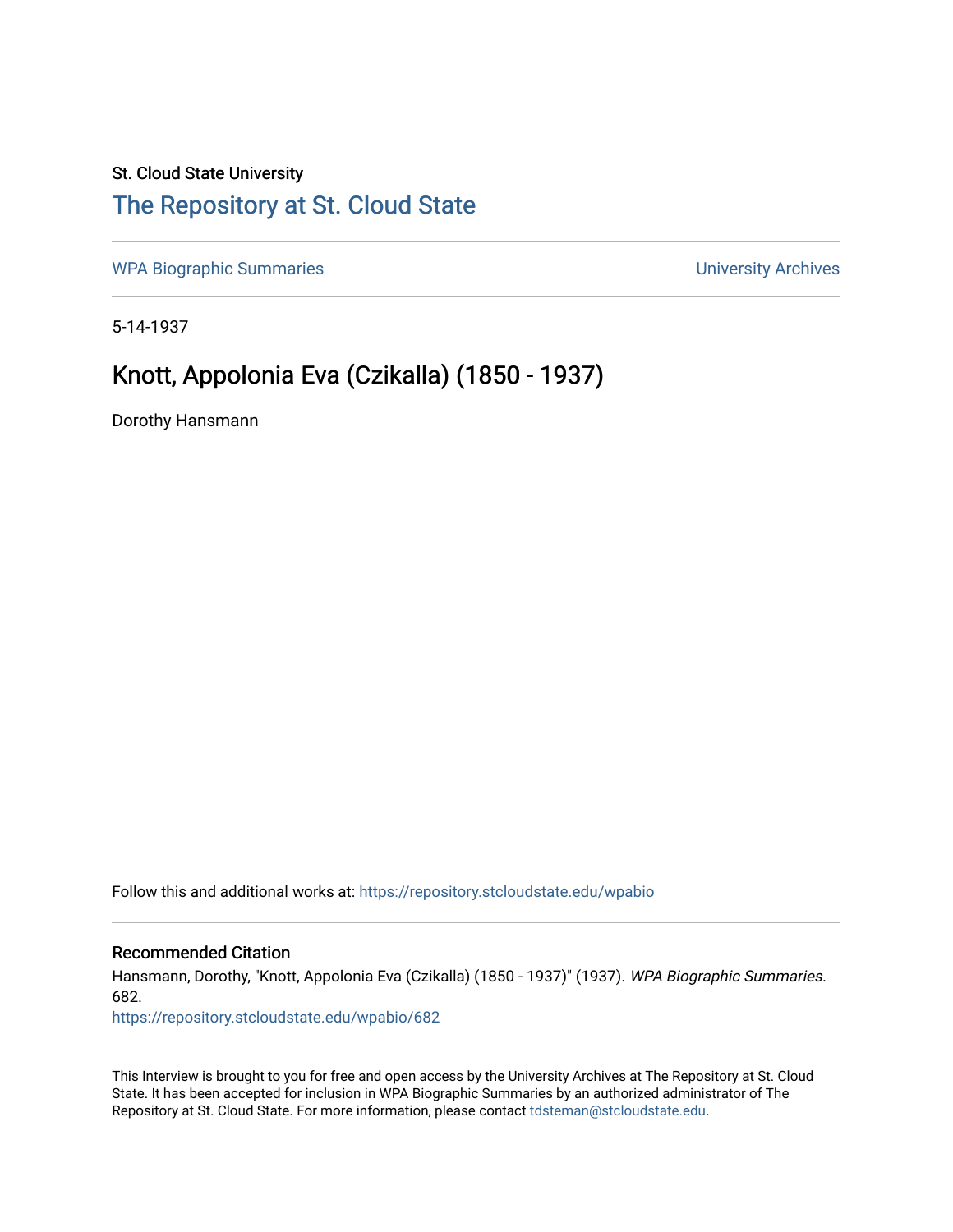### KNOTT, APPOLONIA EVA (CZIKALLA) File No.  $B - 709$

Appolonia Eva Czika1la was born in Bavaria, Germany on April 11, 1850. She came to the U.S. with her parents in 1863 and settled at Winsted, Minnesota, where she became the wife of Wolfgang Knott.

To this union eleven children were born: One daughter died in infancy and a son, Robert, died in 1913; Mrs. Chester Hazelton, of Minneapolis; Mrs. Joe Minette and George Knott of Pine River; John, Joe; Fred and Matt Kmott of Akeley; Mrs. Mary Pangburn and Mrs. Lena Orth of Sauk Centre.

Shortly after their marriage Appolonia and Woffgang Knott moved tnto a farm in the Winsted community and after a few years engaged in the saloon business in Winsted. After three years residence in Winsted they moved to Sauk Centre making the trip by ox team and wagon. They moved onto a farm three miles north east of Sauk Centre and remained there twenty-seven years when they sold the farm and moved to Akeley where they resided about eight years.

There are thirty-eight grandchildren and twenty-one great grand children.

The family are of the Catholic faith. Appolonia Eva (Czikalla) Knott died May 9, 1937.

|       | Copied from: Sauk Centre Herald of May 13, 1937 |  |  |  |
|-------|-------------------------------------------------|--|--|--|
| Date: |                                                 |  |  |  |
| By:   | May 14, 1937<br>Dorothy Hansmann                |  |  |  |